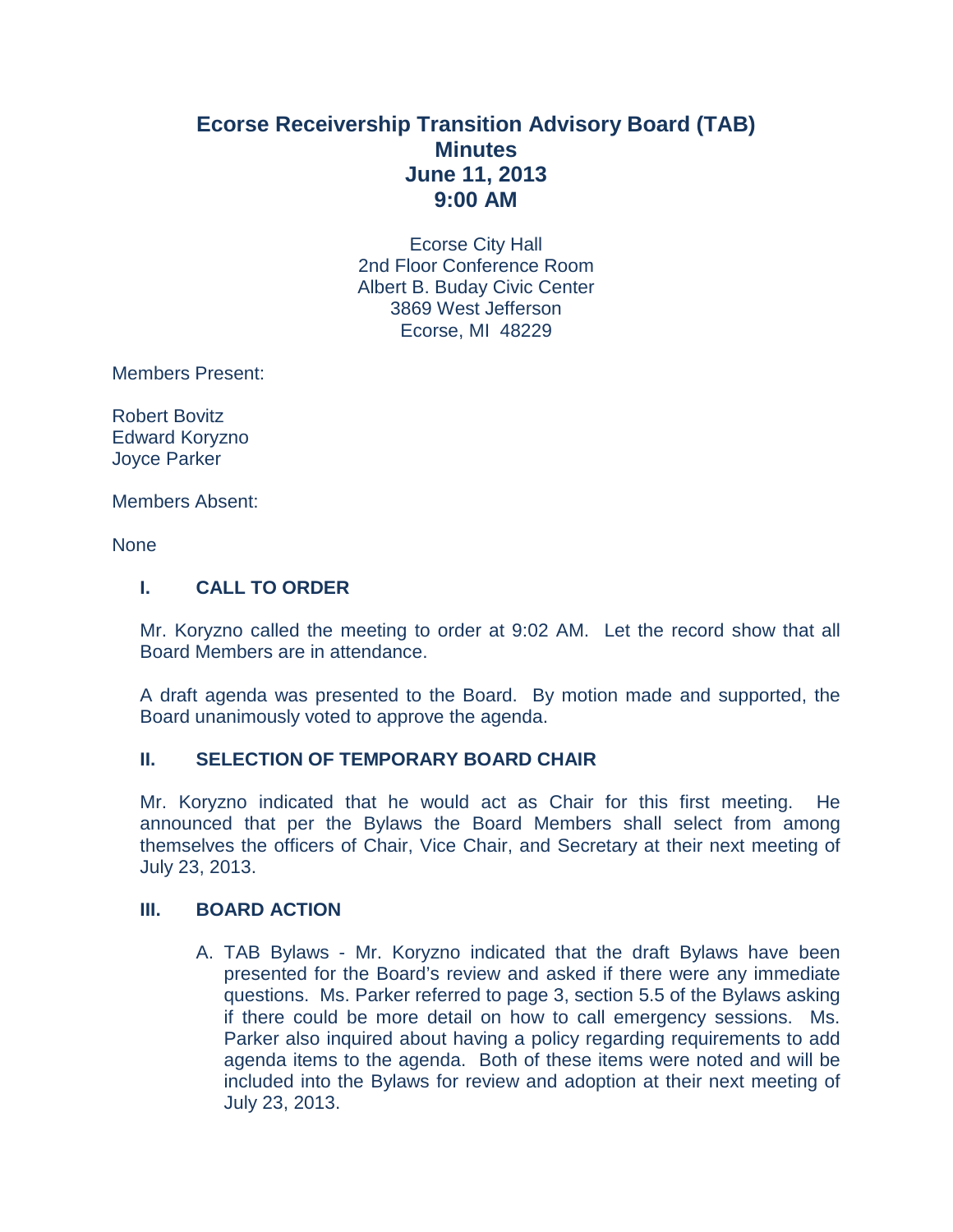- B. Adoption of Policy Governing Public Comments Mr. Koryzno read aloud the draft policy. Ms. Parker requested that the policy be amended to include more time if a speaker is representing a larger group. By motion made and supported, the Board unanimously voted 3-0 (via roll call vote) to amend the participation policy and be approved at their next meeting of July 23, 2013. Mr. Koryzno indicated that a public comment period would be available at the end of the meeting. Anyone wishing to comment should sign in on the public comment form.
- C. Adoption of meeting schedule Mr. Koryzno indicated that the TAB meeting schedule has been presented. Ms. Parker requested the July 16, 2013 meeting date be changed to July 23, 2013 and Mr. Bovitz requested the September 10, 2013 meeting date be changed to September 17, 2013. By motion made and supported, the Board unanimously voted 3-0 (via roll call vote) to approve the TAB 2013 Meeting Schedule as amended.

## **IV. Discussion Items**

- A. Topics/Documents of interest for the functions of the TAB Mr. Koryzno indicated that the memo appointing the Board Members and the Emergency Manager City of Ecorse Order No. 094 have been distributed. There were no questions from any Board Members.
- B. Document presented by John Openlander Mr. Openlander presented the Board with a request for specific guidance and/or an articulated direction from the Board on matters set forth regarding the level of involvement of the Board members of the day-to-day operations of the City and other such matters. By motion made and supported, the Board unanimously voted 3-0 (via roll call vote) to review the document and respond at their next meeting of July 23, 2013.

## **V. PUBLIC COMMENT**

Nathaniel Elem, Ecorse City Council Member – Topic - Policy Governing Public Policy – Mr. Elem asked why the Board will not be responding to questions during public comment. Mr. Koryzno indicated the Board is not obligated to respond. The Board is here under the Governor's order to perform certain duties. The Board's mission is to adhere to those duties and not get into public discussions. Ms. Parker indicated that we also may not have an answer to respond.

Steven Aynes, Human Resource Director, City of Ecorse – Topic - Policy Governing Public Policy – Mr. Aynes inquired whether the public can submit questions in advance of the meeting to be answered. Mr. Koryzno indicated they will discuss this issue and will set the policy according to the decisions that fall under EM order #094.